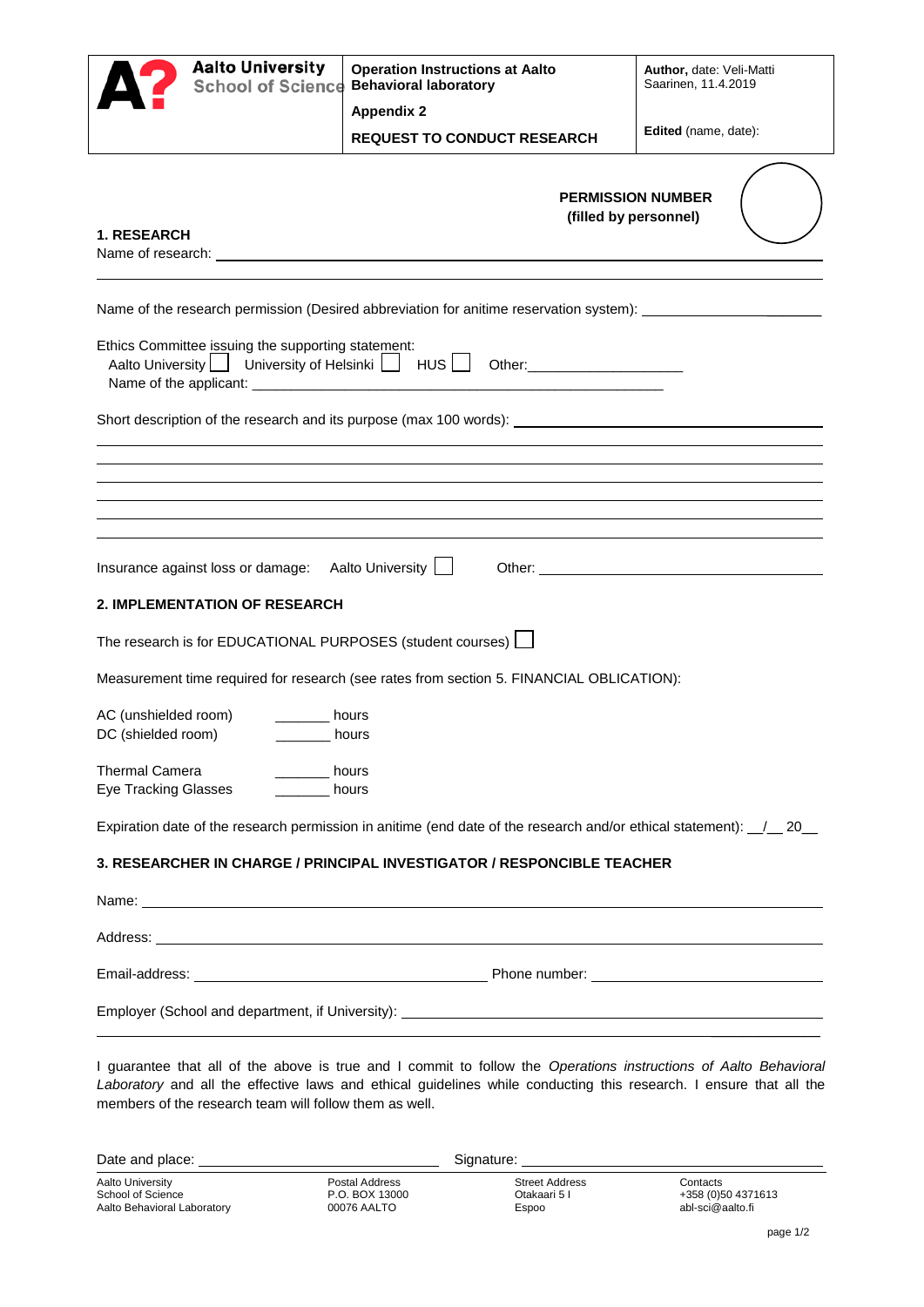**Aalto University** 

**REQUEST TO CONDUCT RESEARCH Edited (name, date):** 

#### **4. RESERVATION CALENDAR (**Members of the research team who can reserve times)

| <b>Name</b> | Email | <b>Phone number</b> |
|-------------|-------|---------------------|
|             |       |                     |
|             |       |                     |
|             |       |                     |
|             |       |                     |
|             |       |                     |
|             |       |                     |
|             |       |                     |
|             |       |                     |

|                                                                                                                                                                                                                                      |                                                                   | 5. FINANCIAL OBLIGATION (the amount in here will be made available in the reservation system)<br>Billing address (if Aalto, internal billing address): __________________________                                                   |                                                    |
|--------------------------------------------------------------------------------------------------------------------------------------------------------------------------------------------------------------------------------------|-------------------------------------------------------------------|-------------------------------------------------------------------------------------------------------------------------------------------------------------------------------------------------------------------------------------|----------------------------------------------------|
|                                                                                                                                                                                                                                      |                                                                   |                                                                                                                                                                                                                                     |                                                    |
|                                                                                                                                                                                                                                      | The hour rate (VAT 0) for all users (The rates may vary annually) |                                                                                                                                                                                                                                     |                                                    |
| AC (unshielded room)<br>DC (shielded room)<br><b>Thermal Camera</b><br><b>Eye Tracking Glasses</b>                                                                                                                                   | 20€<br>40€<br>10€<br>20€                                          |                                                                                                                                                                                                                                     |                                                    |
|                                                                                                                                                                                                                                      | Measurement assistance service (on weekdays 9-16)                 |                                                                                                                                                                                                                                     |                                                    |
|                                                                                                                                                                                                                                      |                                                                   | I agree to pay for the abovementioned research a total of: _________________€ (VAT 0).                                                                                                                                              |                                                    |
|                                                                                                                                                                                                                                      |                                                                   | Name, signature, and contact information (phone, email) of the person responsible for the financial obligation                                                                                                                      |                                                    |
|                                                                                                                                                                                                                                      | Name: Name:                                                       |                                                                                                                                                                                                                                     |                                                    |
| Email: <u>Communication of the Communication of the Communication of the Communication of the Communication of the Communication of the Communication of the Communication of the Communication of the Communication of the Comm</u> |                                                                   |                                                                                                                                                                                                                                     |                                                    |
|                                                                                                                                                                                                                                      |                                                                   | Date and place: <u>the second control of the Signature:</u> Signature: Signature: the second control of the second control of the second control of the second control of the second control of the second control of the second co |                                                    |
|                                                                                                                                                                                                                                      | ACCEPTED ON BEHALF OF AALTO BEHAVIORAL LABORATORY                 |                                                                                                                                                                                                                                     |                                                    |
|                                                                                                                                                                                                                                      |                                                                   | 20__ _ _ _ _ _ _ _ _ _ _ _ Director of Aalto Neurolmaging infrastructure, Veikko Jousmäki                                                                                                                                           |                                                    |
|                                                                                                                                                                                                                                      |                                                                   |                                                                                                                                                                                                                                     |                                                    |
| <b>Aalto University</b><br>School of Science<br>Aalto Behavioral Laboratory                                                                                                                                                          | Postal Address<br>P.O. BOX 13000<br>00076 AALTO                   | <b>Street Address</b><br>Otakaari 5 I<br>Espoo                                                                                                                                                                                      | Contacts<br>+358 (0)50 4371613<br>abl-sci@aalto.fi |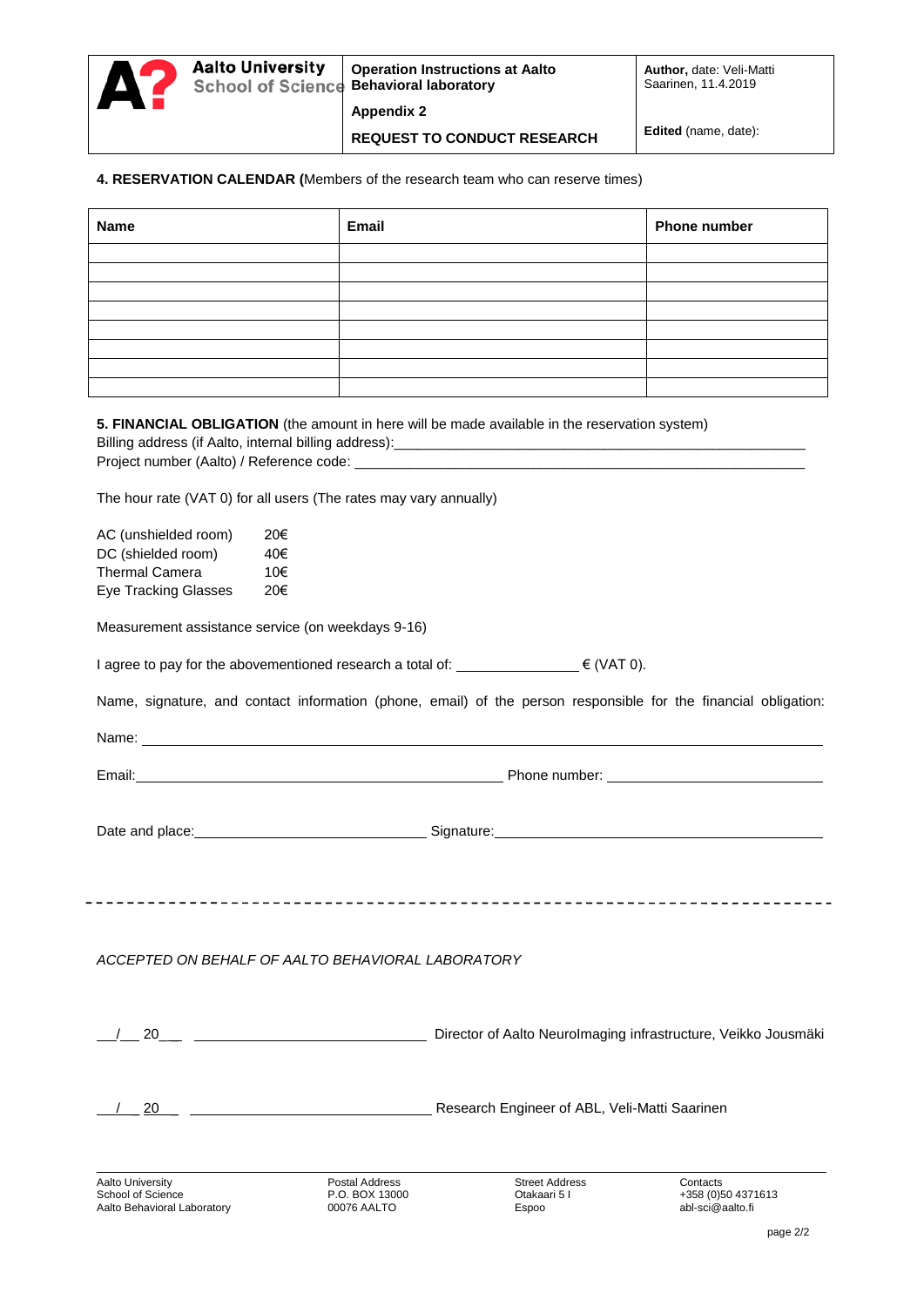|                        | <b>Aalto University</b><br><b>School of Science</b> | <b>Operation Instructions at Aalto Behavioral</b><br>laboratory |             | Author, date:<br>Veli-Matti Saarinen, 26.4.2019 |
|------------------------|-----------------------------------------------------|-----------------------------------------------------------------|-------------|-------------------------------------------------|
|                        |                                                     | <b>EXPERIMENT CHECKLIST</b>                                     |             | Edited:                                         |
| Name of the Permission |                                                     |                                                                 | <b>Date</b> |                                                 |

The purpose of this checklist is to be documentation for the researcher's experiment design in the ABL and point out noticeable issues. Tick the check boxes when you have handled the issues, fill extra information if needed or requested.

Go through this document with personnel before measurements.

### **General**

☐Read ABL Operations instructions

☐Apply for research permission

☐Supporting statement from appropriate ethics committee (Aalto, HUS, UH, etc.)

☐Financial obligation

□Persons who can reserve time

 $\Box$ Training courses

☐Read the stimulus system and device instructions

☐Assistance needed

☐Key card access to ABL

# **Measurement Rooms**

 $\Box$  AC

 $\Box$  DC (EEG, remote eve tracker, versatile stimulus synchronization)

 $\Box$  Else

# **Monitoring devices**

### ☐**EEG**

Number of EEG-caps: 1 □, 2 □ Number of channels: □32, □64  $\square$ Extra channels

| $\Box$ Sampling rate<br>Hz      |        |
|---------------------------------|--------|
| □TTL-triggering (numbers 1-255) |        |
| $\Box$ Name of the workspace___ | .rwksp |
| $\Box$ Raw file folder          |        |
| $\Box$ Chonnol Iovout (10.20)   |        |

☐Channel layout (10-20)

1/4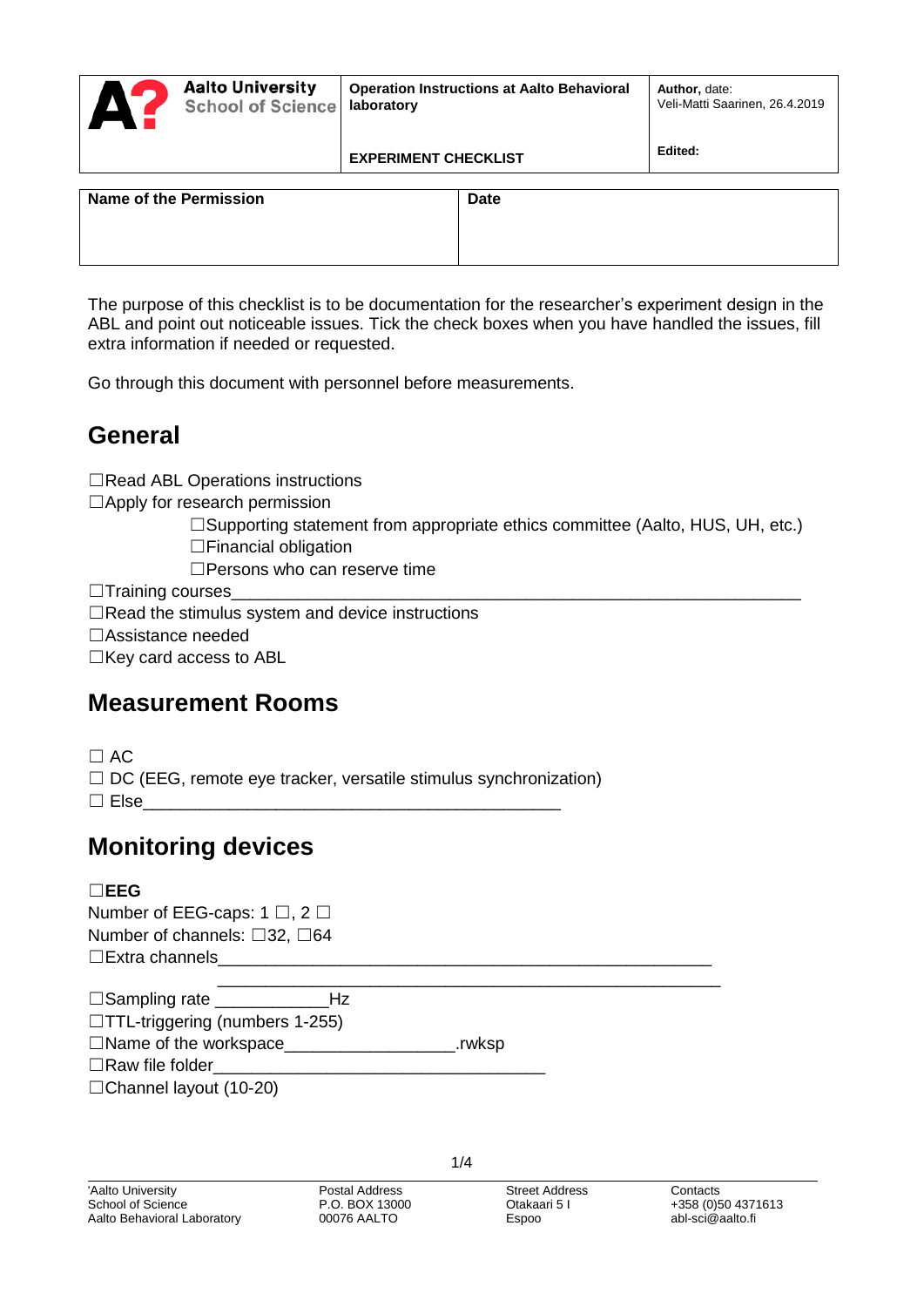

**Operation Instructions at Aalto Behavioral laboratory**

#### **EXPERIMENT CHECKLIST**

#### ☐ **Remote eye tracker (EyeLink 1000 plus)**

☐Remote (250/500Hz) / ☐Standard (up to 2000Hz) - requires a chin rest Sampling rate □250 □500 □1000 □2000 Hz ☐Chinrest ☐Forehead rest

☐Monocular ☐Binocular(max 1000Hz)

☐Eye glasses ☐Contact lenses

 $\Box$ Max viewing angle 32° (min distance  $\approx$  90cm with full screen)

#### **Synchronization**

☐PresLink ☐Prexel ☐TTL-pulses, ☐else?\_\_\_\_\_\_\_\_ ☐Manual Recording

#### ☐**Mobile eye tracker (**Eye Tracking Glasses), number of glasses: ☐1 ☐2

☐Lens correction set

☐Mobile recording unit

☐Remote online monitoring (WLAN router)

 $\Box$ Synchronization

#### ☐**Thermal Camera**

☐Flir Tools ☐Research IR ☐ Manually □Synchronization\_\_\_\_\_\_\_\_

#### ☐**Data Logger**

□EMG, number of sensors: \_\_\_\_\_\_\_

positions:\_\_\_\_\_\_\_\_\_\_\_\_\_\_\_\_\_\_\_\_\_\_\_\_\_\_\_\_\_\_\_\_\_\_\_\_\_\_\_\_\_\_\_\_\_\_\_\_\_

 $\Box$ GSR, hand  $\Box$  , else

☐ECG

□Accelerometer, positions

 $\Box$ Protocol name

☐Remote recording

☐On-line viewing/recording

□Synchronization\_\_\_\_\_\_\_\_\_

### **Stimulus system**

#### ☐**Stimulus Software**

 $\Box$ Presentation, version

☐Experiment Builder, version \_\_\_\_\_\_\_\_

□PsykoPy, version\_\_\_\_\_\_\_\_\_\_\_\_

□Matlab, version

 $\Box$ 

□Experiment folder and file name on Stimulus PC **LEXPERIMENT** 

☐Logfiles saved?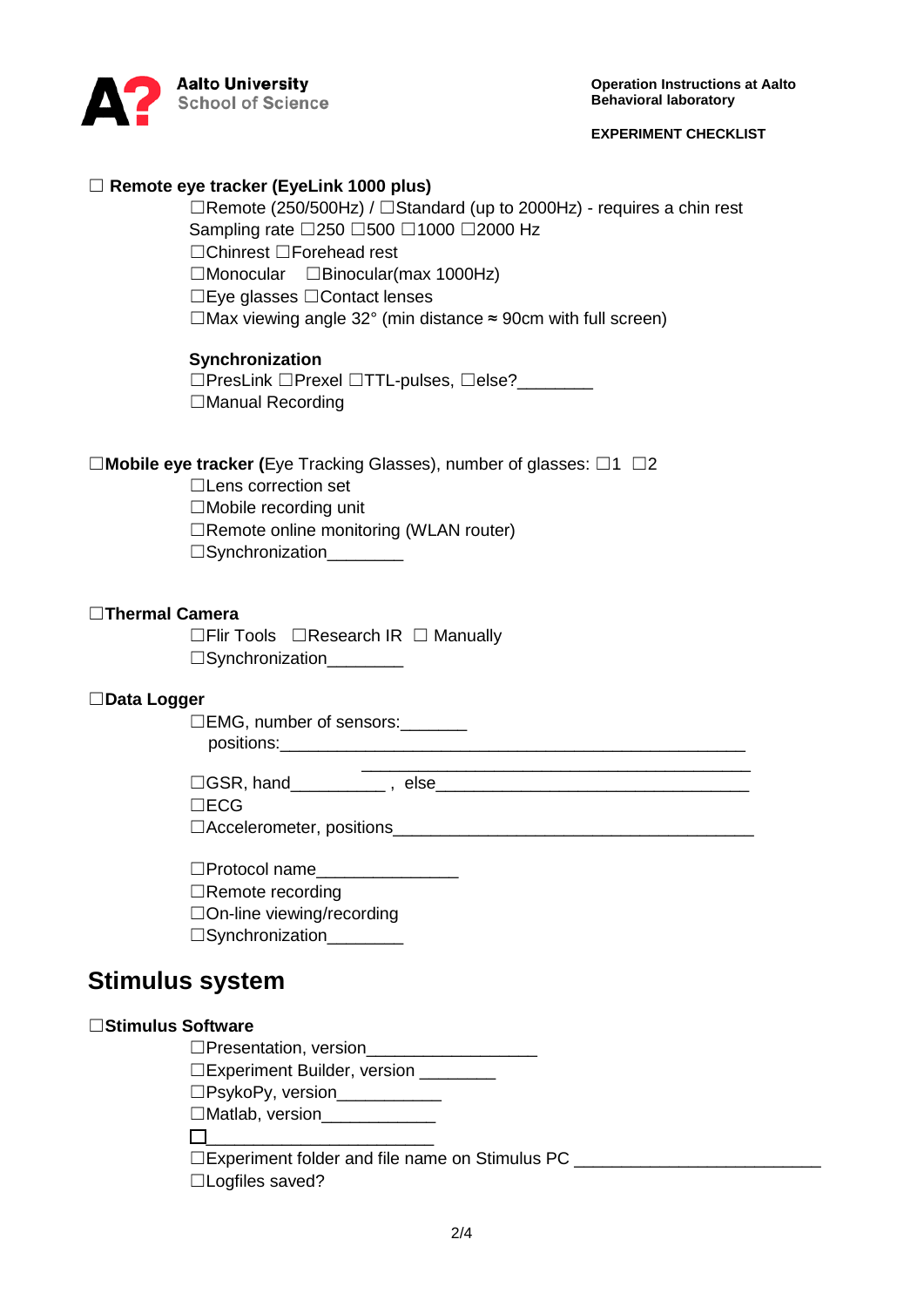

**EXPERIMENT CHECKLIST**

|                          | ∃Else_______________                                            |    |
|--------------------------|-----------------------------------------------------------------|----|
| $\Box$ Visual stimulus   |                                                                 |    |
|                          | $\Box$ Stimulus monitor DC                                      |    |
|                          | □Frequency, default 60Hz (up to 144Hz)                          |    |
|                          | □Resolution default (1920x1080) _______________                 |    |
|                          | $\Box$ Stimulus monitor AC                                      |    |
|                          | □Frequency, default 60Hz _________                              |    |
|                          | □Resolution default (1920x1080) ________                        |    |
|                          |                                                                 |    |
|                          |                                                                 |    |
| $\square$ Audio stimulus |                                                                 |    |
|                          | DC.                                                             |    |
|                          | □ Panel Speakers (Panphonics)                                   |    |
|                          | □Headphones (HD600)                                             |    |
|                          | □ Earphones (Etymotic)                                          |    |
|                          | □Measure and adjust dB levels before measurement                | dB |
|                          | □Setup file name in TotalMix FX___________.tmss                 |    |
|                          | □ Setup file name in EMU ________?                              |    |
|                          | □Frequency (max 32kHz with Fireface UCX) _______________<br>kHz |    |
|                          | □Else_____________                                              |    |
|                          | <b>AC</b>                                                       |    |
|                          | $\Box$ Speakers (AC)                                            |    |
|                          | □Headphones (HD600)                                             |    |
| $\Box$ Response device   |                                                                 |    |
|                          | ∃Keyboard                                                       |    |
|                          | $\Box$ Mouse                                                    |    |
|                          | □Response pad, 6 buttons (CEDRUS)                               |    |
|                          | □Else____________                                               |    |
| □Thermal Stimulator      |                                                                 |    |
|                          | □Software__________________                                     |    |
|                          |                                                                 |    |
| <b>Else</b>              |                                                                 |    |

3/4

**\_\_\_\_\_\_\_\_\_\_\_\_\_\_\_\_\_\_\_\_\_\_\_\_\_\_\_\_\_\_\_\_\_\_\_\_\_\_\_\_\_\_\_\_\_\_\_\_\_\_\_\_\_\_\_\_\_\_\_\_\_\_\_\_\_\_\_\_\_\_\_\_\_\_\_\_\_\_**

**\_\_\_\_\_\_\_\_\_\_\_\_\_\_\_\_\_\_\_\_\_\_\_\_\_\_\_\_\_\_\_\_\_\_\_\_\_\_\_\_\_\_\_\_\_\_\_\_\_\_\_\_\_\_\_\_\_\_\_\_\_\_\_\_\_\_\_\_\_\_\_\_\_\_\_\_\_\_**